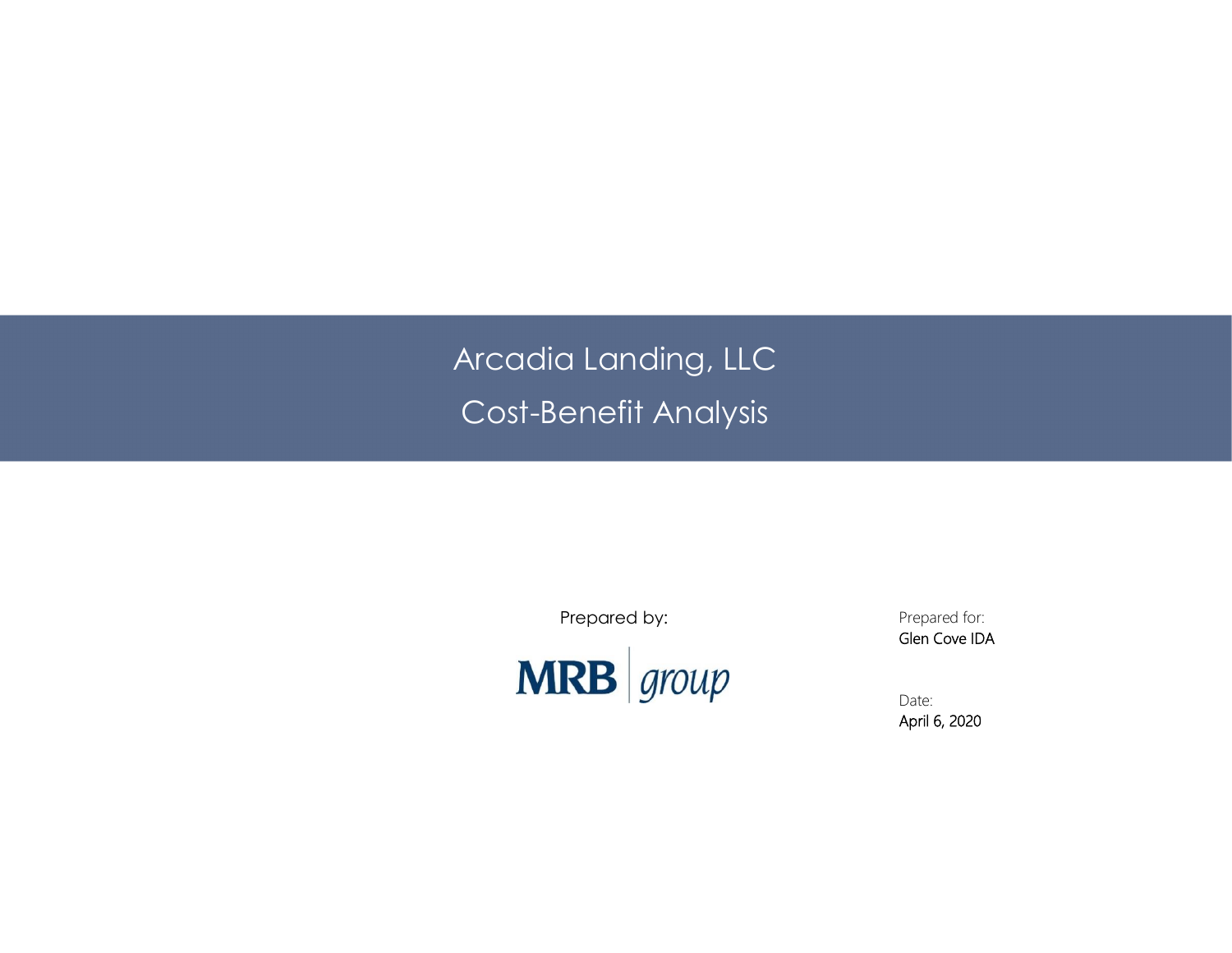$\overline{\phantom{a}}$ 

## Executive Summary

The Glen Cove Industrial Development Agency (the "Agency") received an application for assistance from Arcadia Landing, LLC (the "Applicant") related to a proposed project at 100 Breton Way, Glen Cove, NY (the "Site"). The project consists of the construction of an approximately 102,800 square foot building with 72 age-restricted residential condominiums, together with associated furniture, fixtures, machinery and equipment (the "Project"). The Agency requested a cost-benefit analysis from MRB Group in conformity with GML Section 859-a(5) to enumerate the economic benefits and costs of the Project on the City of Glen Cove (the "City") and region, as part of the Agency's deliberations.

To do so, MRB Group modeled the economic impacts of the construction of the Project in terms of direct and indirect jobs and earnings in the region. We also modeled the annual economic impacts post-construction, which result from our estimates of "net new" household spending from future occupants of the Site. In terms of fiscal impacts, we estimated one-time and ongoing new tax revenue as well as the presumed costs of the financial assistance being considered by the Agency. Below are the results of our analyses.

In terms of economic impacts<sup>1</sup>, we used the Applicant's estimates of the percentage of locally-sourced labor and materials to project 25 direct, on-site construction jobs, 14 indirect jobs and, therefore, a total of 39 construction-phase jobs, collectively earning \$3.1 million in wages. Once the Project is complete and occupied, we estimate a total of 18.5 ongoing (permanent, post-construction) jobs will be created due to the spending of the new households, with total annual earnings of \$729,138. As this is a new project, all such employment is "net new".

#### Summary of Economic Impacts

|                      | <b>Direct</b> | Indirect  | Total       |
|----------------------|---------------|-----------|-------------|
| Construction Jobs    | 25            |           |             |
| Construction Wages   | \$2,214,627   | \$898,179 | \$3,112,806 |
| Ongoing Jobs         | 175           | 10        | 18 5I       |
| <b>Ongoing Wages</b> | \$676,371     | \$52,767  | \$729,138   |

 $<sup>1</sup>$  Note that the direct and indirect "Construction Jobs" and "Construction Wages" shown are with respect to Nassau County (the "County"), as such jobs tend to be pulled from a larger labor shed.</sup> The direct and indirect "Ongoing Jobs" and "Ongoing Wages" shown are with respect to the City.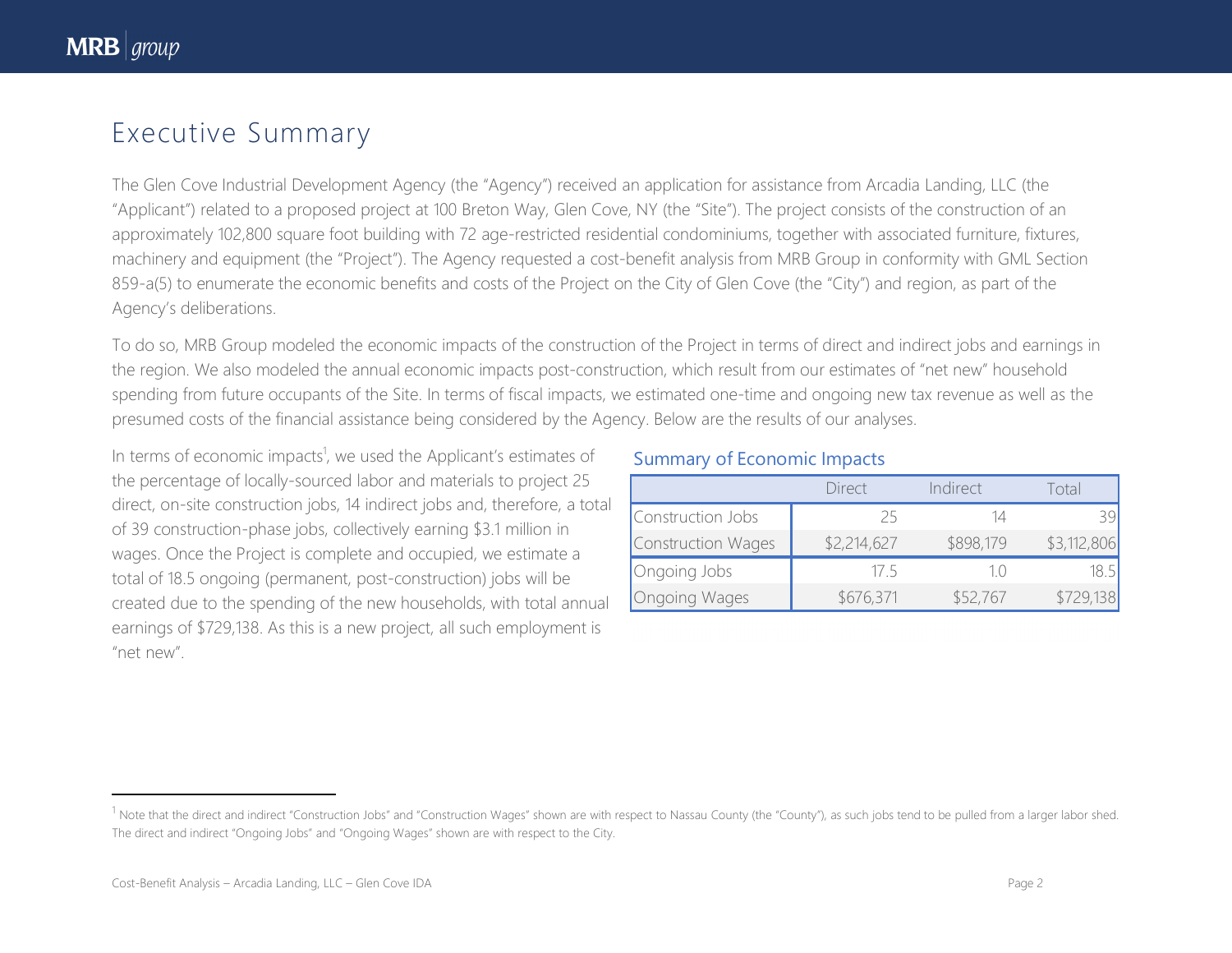$\overline{a}$ 

With respect to fiscal impacts, we project a onetime sales tax revenue impact to the County of \$23,151, related to construction-phase earnings, as well as a one-time cost to the County of \$220,496 from the Agency's presumed sales tax exemption under consideration<sup>2</sup>.

Once the Project is complete and occupied, we estimate that that County will benefit from annual sales tax revenues of \$18,044 related to the new

#### Summary of Fiscal Impacts

|                                       | County        | . ITV     | School    |
|---------------------------------------|---------------|-----------|-----------|
| Sales Tax, One-Time*                  | \$23,151      |           |           |
| Cost of Sales Tax Exemption, One-Time | $-$ \$220,496 |           |           |
| Sales Tax, Annual*                    | \$18,044      | \$5,487   |           |
| Increase in Property Tax, Annual**    | \$59,944      | \$181,670 | \$444,292 |

\*Sales tax under "City" refers to new distributions of sales tax from the County due to increase in population.

\*\*"School" includes library tax.

household spending and the new wages being earned from ongoing jobs. Because of the presumed increase in City population due to the Project, we also estimate the City will benefit from \$5,487 in additional sales tax revenue distributions from the County<sup>3</sup>.

The Project will also increase the taxable assessed value of the Site. Based on projections from the Applicant as to the future assessed value of the Site, we estimate the County will benefit from an annual increase of \$59,944 in property tax revenue above what the Site currently generates, the City will benefit from an annual increase of \$181,670 and the Glen Cove City School District (the "School" and "School District")<sup>4</sup> will benefit from an annual increase of \$444,292.

<sup>&</sup>lt;sup>2</sup> Note that this includes only the County's cost of the sales tax exemption. Also note that the Applicant is not requesting a mortgage recording tax exemption nor a PILOT exemption.

<sup>&</sup>lt;sup>3</sup> The County distributes a portion of its entire sales tax collections to its various municipalities based on population.

<sup>&</sup>lt;sup>4</sup> Amounts shown for the School also include library tax.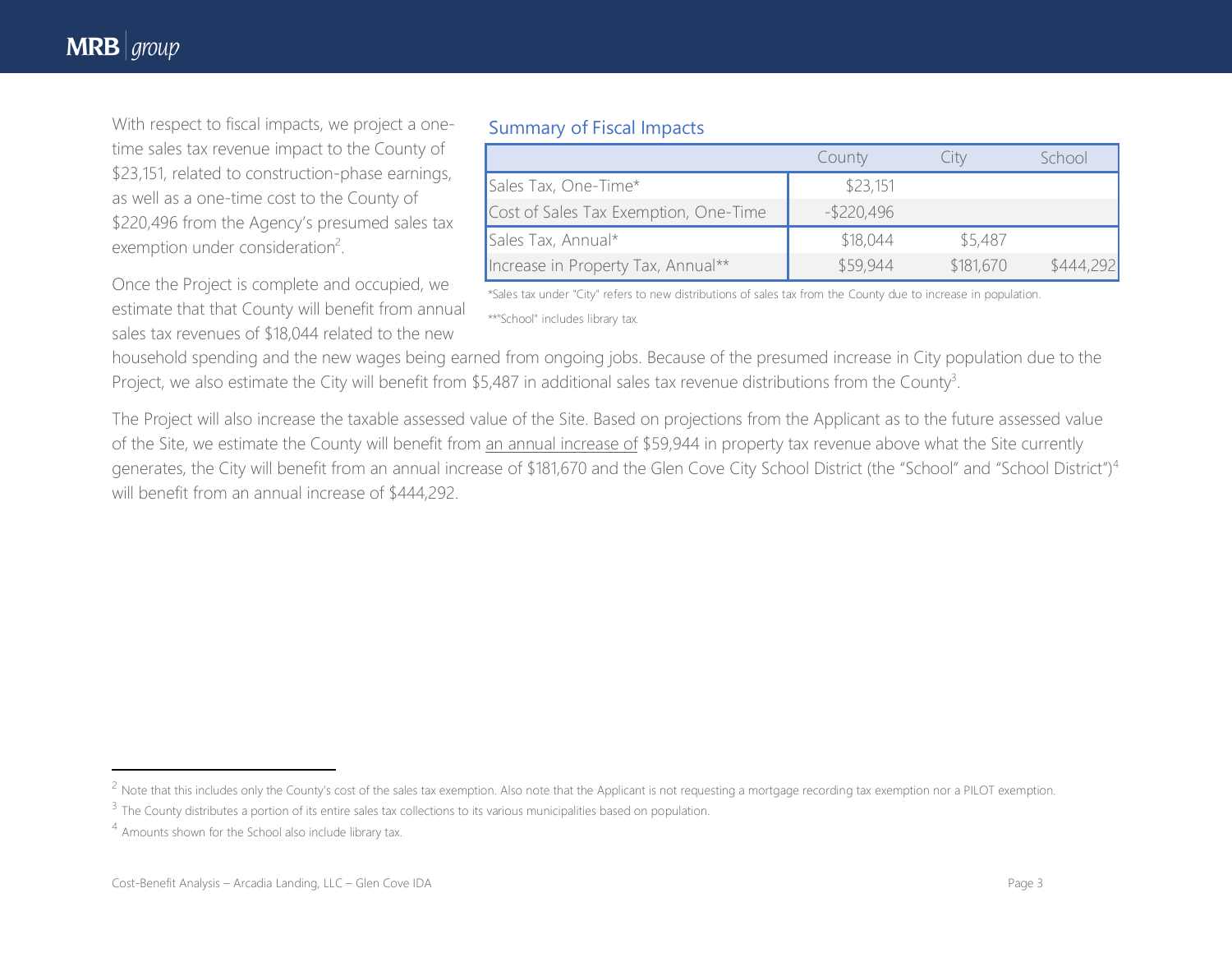## $MRB |$ group

## Contents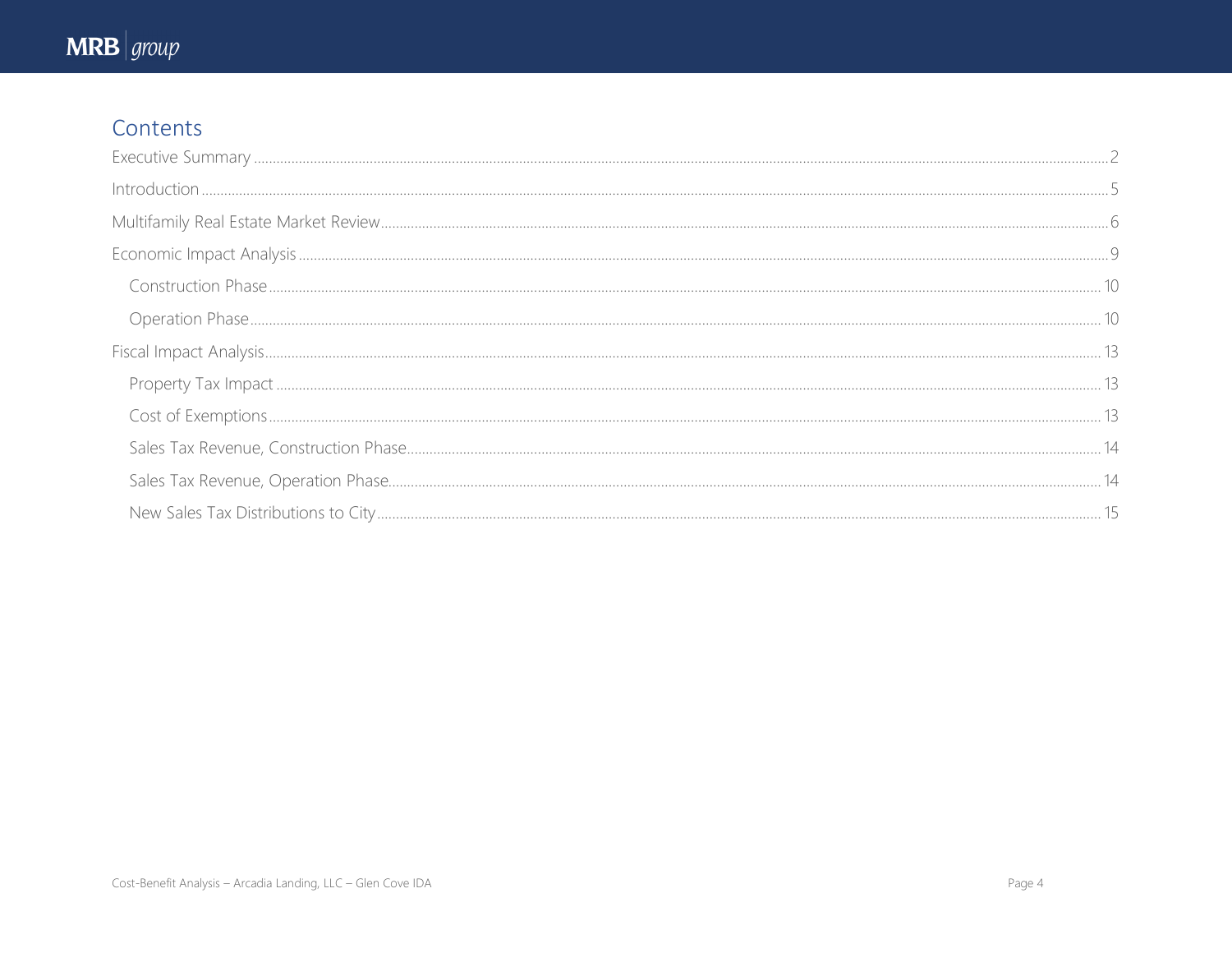## Introduction

The Glen Cove Industrial Development Agency received an application for assistance from Arcadia Landing, LLC related to a proposed project at 100 Breton Way, Glen Cove, NY. The project consists of the construction of an approximately 102,800 square foot building with 72 age-restricted residential condominiums, together with associated furniture, fixtures, machinery and equipment. The Agency requested a cost-benefit analysis from MRB Group in conformity with GML Section 859-a(5) to enumerate the economic benefits and costs of the Project on the City of Glen Cove and region, as part of the Agency's deliberations.

To do so, MRB Group modeled the economic impacts of the construction of the Project in terms of direct and indirect jobs and earnings in the region. We also modeled the annual economic impacts post-construction, which result from our estimates of "net new" household spending from future occupants of the Site. In terms of fiscal impacts, we estimated one-time and ongoing new tax revenue as well as the presumed costs of the financial assistance being considered by the Agency.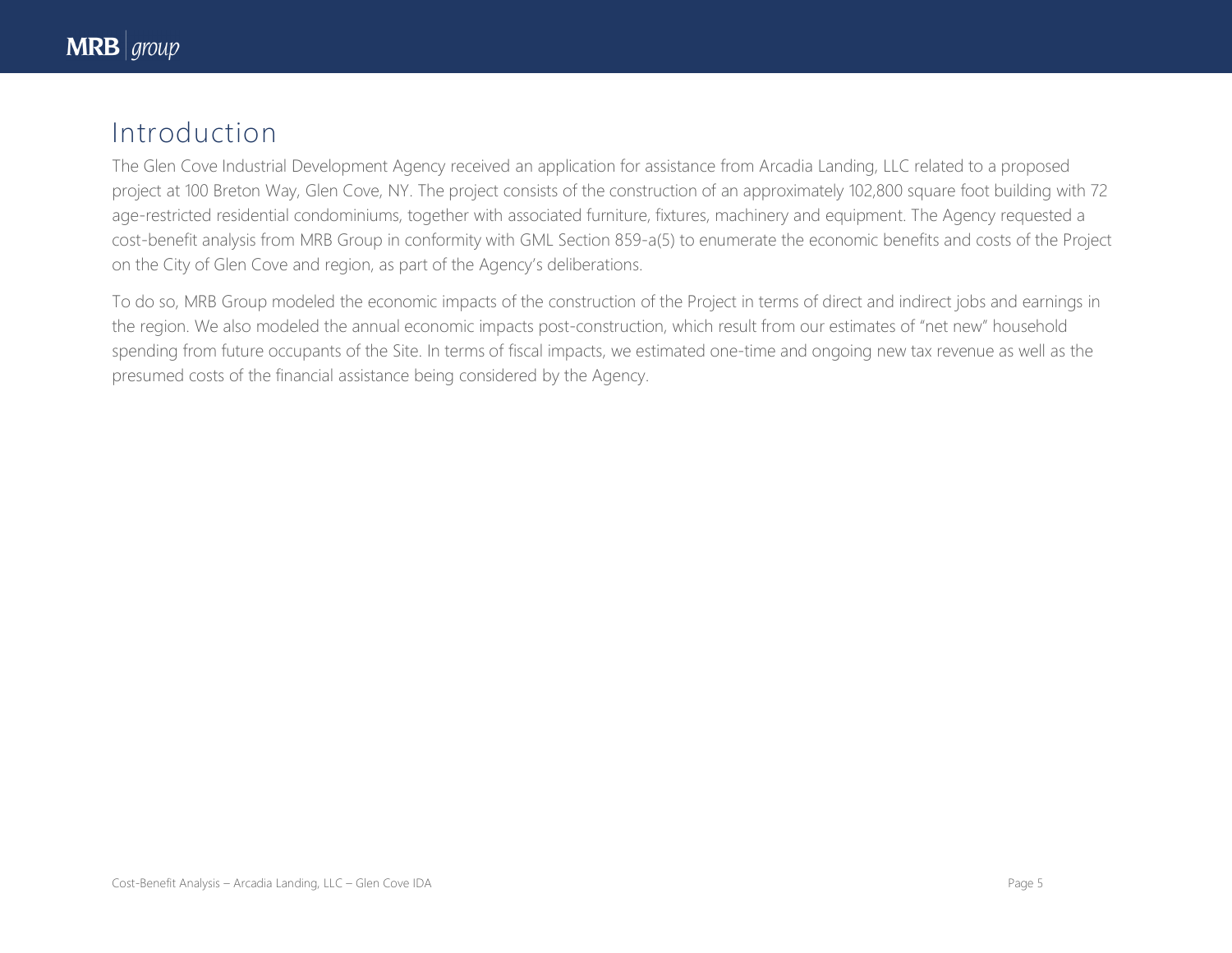## Multifamily Real Estate Market Review

Prior to calculating the economic and fiscal impacts of the Project, we must first determine how many of the future households of the Project can be considered "net new" to the City.

There are several circumstances for which households would be considered net new:

- 1) Out-of-area residents choosing to relocate to the City because of the Project.
- 2) Current City residents that would otherwise relocate outside of the City if the option to live in the Project were unavailable.
- 3) Current City residents that will move into the project, freeing up their Glen Cove residential space from former residences that will then be occupied by new City residents.

Therefore, this section of the report provides a review of certain key indicators relating to the current supply and demand trends of marketrate and affordable housing units for the City of Glen Cove and surrounding areas, together with relevant demographic and economic statistics.

## **Demographics**

The Project includes the development of both an affordable housing community and a 55+ community in the City of Glen Cove. Demographic data suggests that demand for 55+ housing development is expected to grow through 2024. Using projections forecasted by ESRI, an international leader in GIS software, key aspects of Glen Cove's 50+ age population show notable signs of growth. Population, household income, and renter-occupied housing units are uniformly project to grow through 2024.

### Glen Cove 50+ Age Profile

|                                     | 2019     | 2024     | 2019-2024<br>Annual Rate |
|-------------------------------------|----------|----------|--------------------------|
| Population $50+$                    | 11,043   | 11,858   | 1.43%                    |
| % of Householders 55+               | 51.90%   | 52.80%   | 0.34%                    |
| Median Household Income 55+         | \$65,704 | \$77,431 | 3.34%                    |
| Total Renter-Occupied Housing Units | 4,326    | 4.796    | 2.08%                    |

Source: ESRI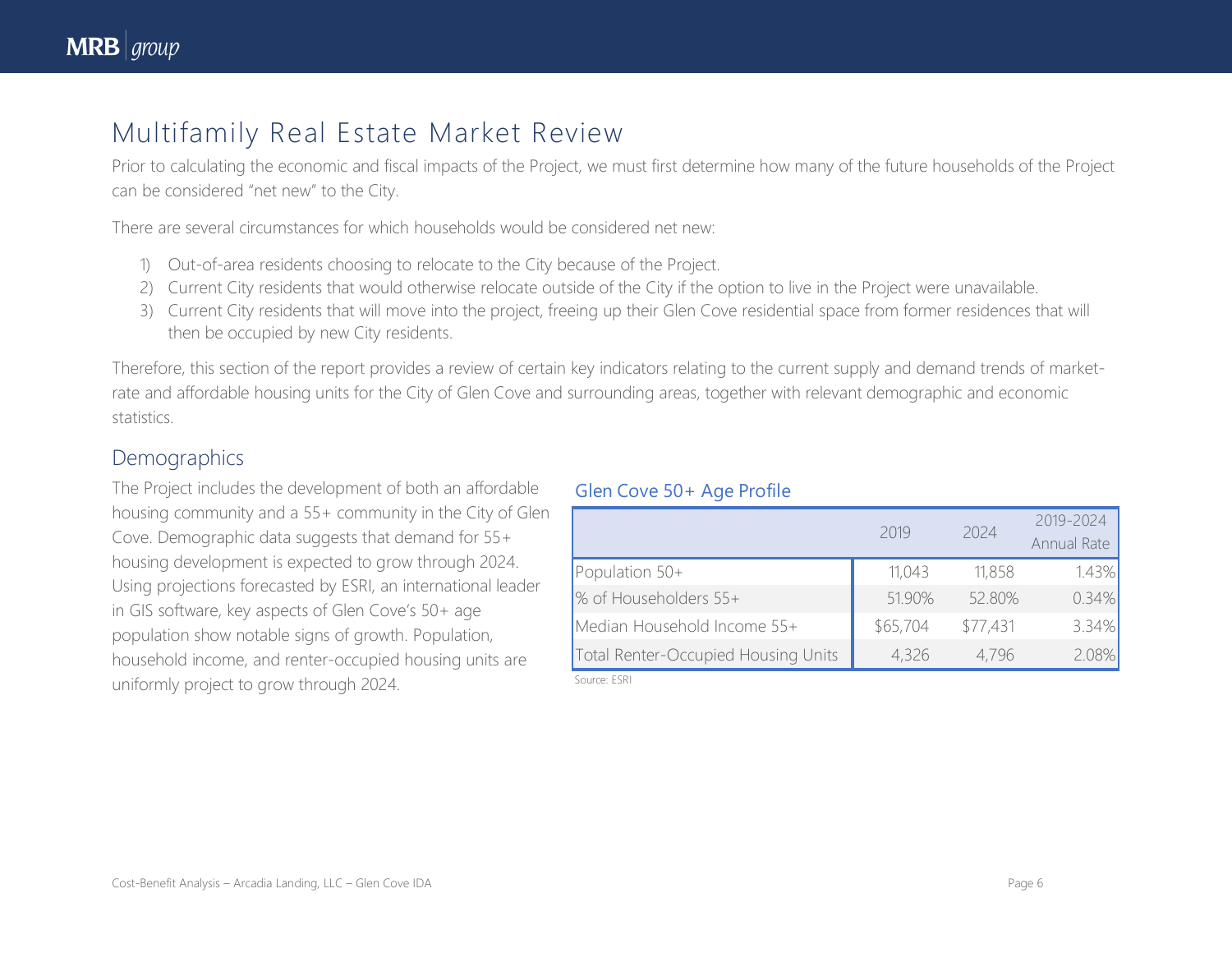$\overline{a}$ 

## Vacancy

From 2014-2019, multifamily (for-rent and for-sale) vacancy rates for the City have been persistently low, ranging from 2 – 4% and closely correlated with vacancy rates from the rest of Long Island. In Q4 2019, the first phase of a residential development project brought 385 rental units to the market that are currently being absorbed. A second phase will bring an additional 167 condo units online in 2020, adding to supply. According to Co-Star, our real estate data provider, these units are expected to be quickly absorbed by the area's otherwise tight housing market and vacancy will return to historical averages.

Rental units<sup>5</sup> in the City comprise a significant portion of total housing units when compared to Nassau County. Approximately 45% of housing units in the City of Glen Cove are rentals, compared to 18% in Nassau County, 61% in New York City, and 43% in the New York designated market area (which includes of Westchester County and Northern New Jersey.)

Housing affordability in the City of Glen Cove also indicates demand for both market-rate and affordable rental units. The City scored a 57 on the Housing Affordability Index (HAI) in 2019, where a score of 100 represents the National Average. Additionally, the average percentage-of-income-spent-on-mortgage<sup>6</sup> was 37%. Both of these figures are indicative of a strong residential market and limited supply.



Source: Co-Star Multifamily Residential Report - Northern Nassau County Submarket

### Rental Housing Units

|               | Renter-   | % of All                      | <b>Total Housing</b> |
|---------------|-----------|-------------------------------|----------------------|
|               |           | Occupied Units Occupied Units | Units                |
| Glen Cove     | 4,795     | 44.8%                         | 10,700               |
| Nassau County | 86,216    | 18.3%                         | 471,835              |
| New York City | 2,124,263 | 61.2%                         | 3,472,354            |
| New York DMA* | 3,621,535 | 42.6%                         | 8,497,647            |

Source: ESRI, 2014 - 2018 ACS

Estimates Note: \*DMA - designated market area

<sup>&</sup>lt;sup>5</sup> We recognize that the Project is not a for-rent property. However, there is a clear economic linkage between the for-rent and for-sale multifamily residential markets, so we present this data

here as a comparison and as an indication of trends. We also note that there is a very limited supply of for-sale multifamily properties in the entire Northern Nassau County sub-market. <sup>6</sup> Source: Consumer Expenditure Survey, US Bureau of Labor Statistics.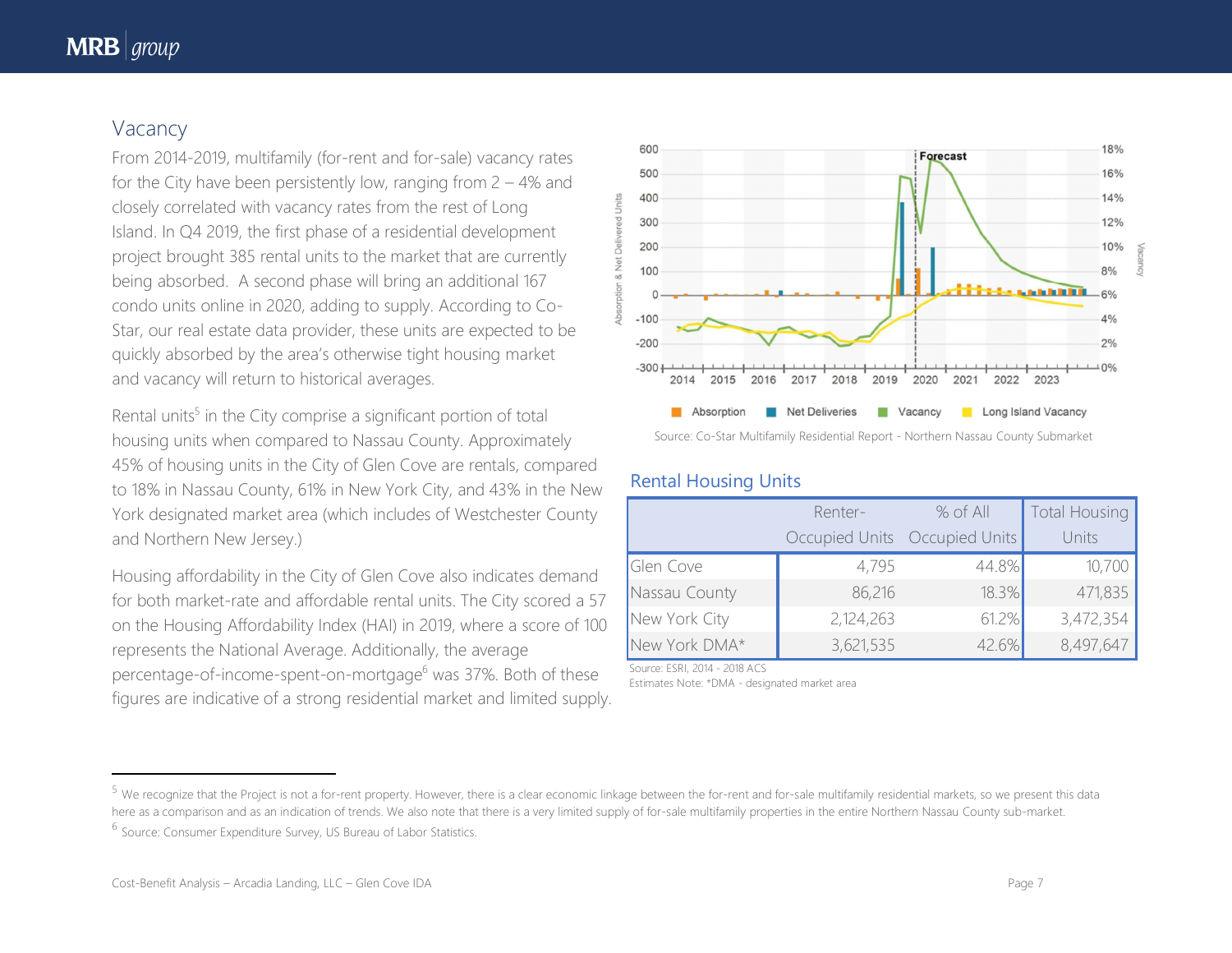Likewise, "House and Home Expenditures," shown in the table to the right, encompass annual spending of households on mortgage/rent, insurance, tax, and property maintenance, where appropriate. The Spending Potential Index (SPI) is a composite measure of household expenditures for the specified region as compared to national averages. Both owner- and renteroccupied units in Glen Cove have significantly higher home expenditures and spending potential as compared to national averages. These SPI figures again demonstrate that housing is in short supply/high demand in the City,

#### Glen Cove House and Home Expenditures

|                        | Average Amount<br>Spent |        |  |
|------------------------|-------------------------|--------|--|
| Owned Dwelling         |                         | 17,324 |  |
| <b>Rented Dwelling</b> |                         | 8.246  |  |

Source: Consumer Spending data are derived from the 2016 and 2017 Consumer Expenditure Surveys, Bureau of Labor Statistics .

indicating that any new affordable units would attract net new households to the area. We understand that the units in the proposed Project, while not income restricted, are anticipated to be priced attractively in the market.

### Net New Conclusion

Based on the best available data, we conclude that all units of the Project represent "net-new" households for the City.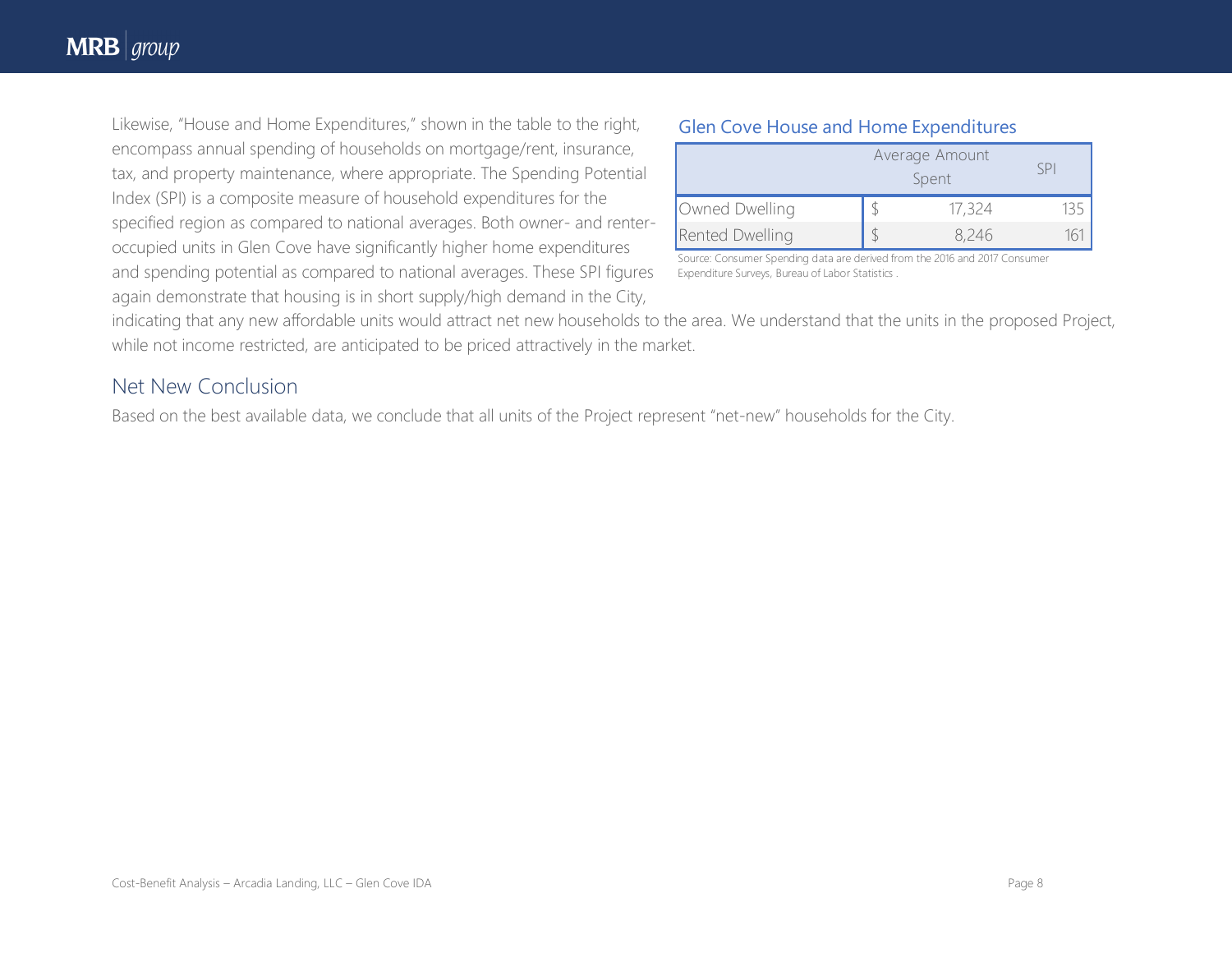$\overline{\phantom{a}}$ 

## Economic Impact Analysis

The Project would have economic impacts on the County and City in a number of ways. This includes one-time impacts to jobs, earnings and sales during the construction phase of the Project, which we estimate for the entire County. It also includes ongoing impacts related to household spending and the operations of the Project, which we estimate for the City<sup>7</sup>.

## Methodology

Both one-time, construction-phase impacts and ongoing, operation-phase impacts have "Direct" and "Indirect" components. For the construction phase:

- Direct jobs, wages and sales are those that occur on-site related to labor and materials used in the construction of the Project.
- Indirect jobs, wages and sales are those caused by the Direct impacts, and result from business-to-business purchases (e.g. a contractor buying a piece of equipment from a dealer) and from employees spending a portion of their wages locally.

For the operation phase:

- Direct jobs, wages and sales are those jobs created from the operations of the Project (e.g. onsite employment of a maintenance person) and from new household spending occurring as a result of the Project.
- Indirect jobs, wages and sales are those caused by the Direct impact, such as business-to-business purchases (e.g. a grocery store serving the new households buying goods from a distributor) and from employees of such businesses spending a portion of their wages locally.

To estimate the Direct and Indirect impacts, MRB Group employs the Emsi<sup>8</sup> economic modeling system. We used data from the Applicant, from the Agency, and from publicly-available and proprietary data sources as inputs to the Emsi modeling system. Where needed, we adjusted the Emsi model to best match the Project specifics. We then reported the results of the modeling.

 $^7$  By their nature, construction-related impacts tend to be somewhat more diffuse, which is why we report them as county-level impacts. City level impacts are measured based on the 11542 ZIP code, which closely approximates the City.

<sup>&</sup>lt;sup>8</sup> Emsi, formerly "Economic Modeling Systems, Intl." uses data from the US Bureau of Labor Statistics, the US Bureau of Economic Analysis, the US Census, and other public data sources to model out economic impacts.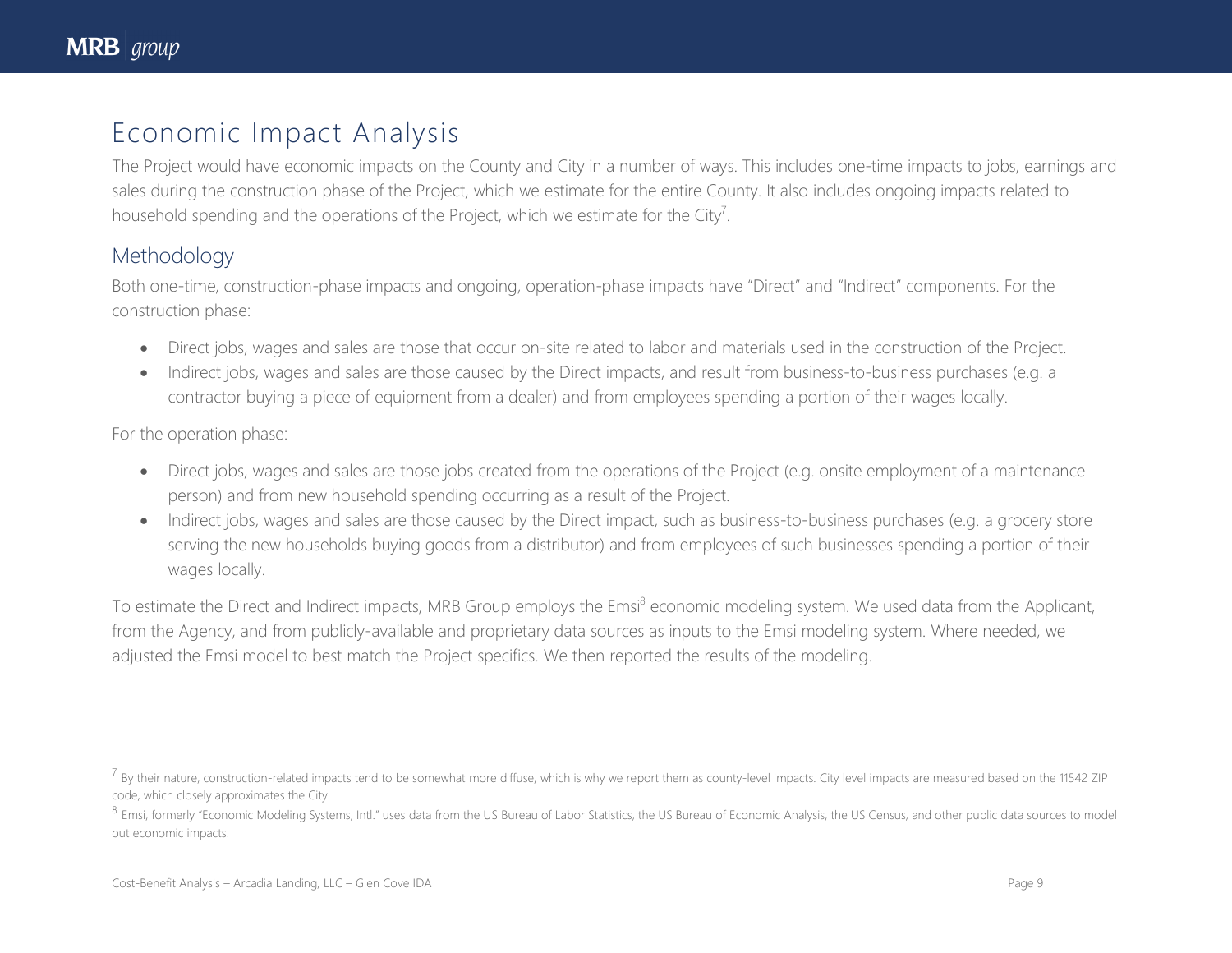## Construction Phase

In its application to the Agency, the Applicant provided estimates of the total cost of construction of the Project and the percentage of labor and materials to be sourced within the County. As shown in the table to the right, the Applicant estimates that 50% of its \$7.2 million of materials costs and 60% of its \$3.1 million in labor costs would be sourced within the County, for a total of \$5.4 million of in-region construction spending.

We used this \$5.4 million spending figure (direct "Sales" in the table) as the input into the Emsi economic modeling system, assigning the County as the geography of study. This spending creates 25 direct jobs and direct earnings of \$2.2 million. The model estimates that this will cause Indirect impacts of 14 new jobs, \$898,179 in new earnings and \$2.6 million in new sales. Therefore, the total, one-time, constructionphase impacts would be 39 jobs, \$3.1 million in wages and \$8.0 million in sales.

## Construction Spending In Region

|           | \$ Total     | % County | \$ County   |
|-----------|--------------|----------|-------------|
| Materials | \$7,193,407  | 50%      | \$3,596,704 |
| Labor     | \$3,082,888  | 60%      | \$1,849,733 |
| ⊺otal     | \$10,276,295 | 53%      | \$5,446,436 |

Source: Applicant, MRB

### Economic Impact of Construction Phase, One-Time

|          | Direct      | Indirect    | Total       |
|----------|-------------|-------------|-------------|
| Jobs     | 25          |             |             |
| Earnings | \$2,214,627 | \$898,179   | \$3,112,806 |
| Sales    | \$5,446,436 | \$2,577,096 |             |

Source: Emsi, MRB

We also note here that, based on the information provided by the Applicant, the Project timeline appears reasonable and should allow the Agency to conclude that the Project will be completed in a timely manner.

## Operation Phase

Unlike the construction phase impacts that were measured at the County level, to account for their dispersed nature, we estimated operation phase impacts at the City level. To do so, we have used the 11542 ZIP Code, the smallest unit of geography used by Emsi, to model impacts.

Operation phase impacts come from two sources. By far the largest source is the effects of net-new household spending from the new units being brought onto the market by the Project. The second source of operation phase impacts is the employment on Site by the Applicant.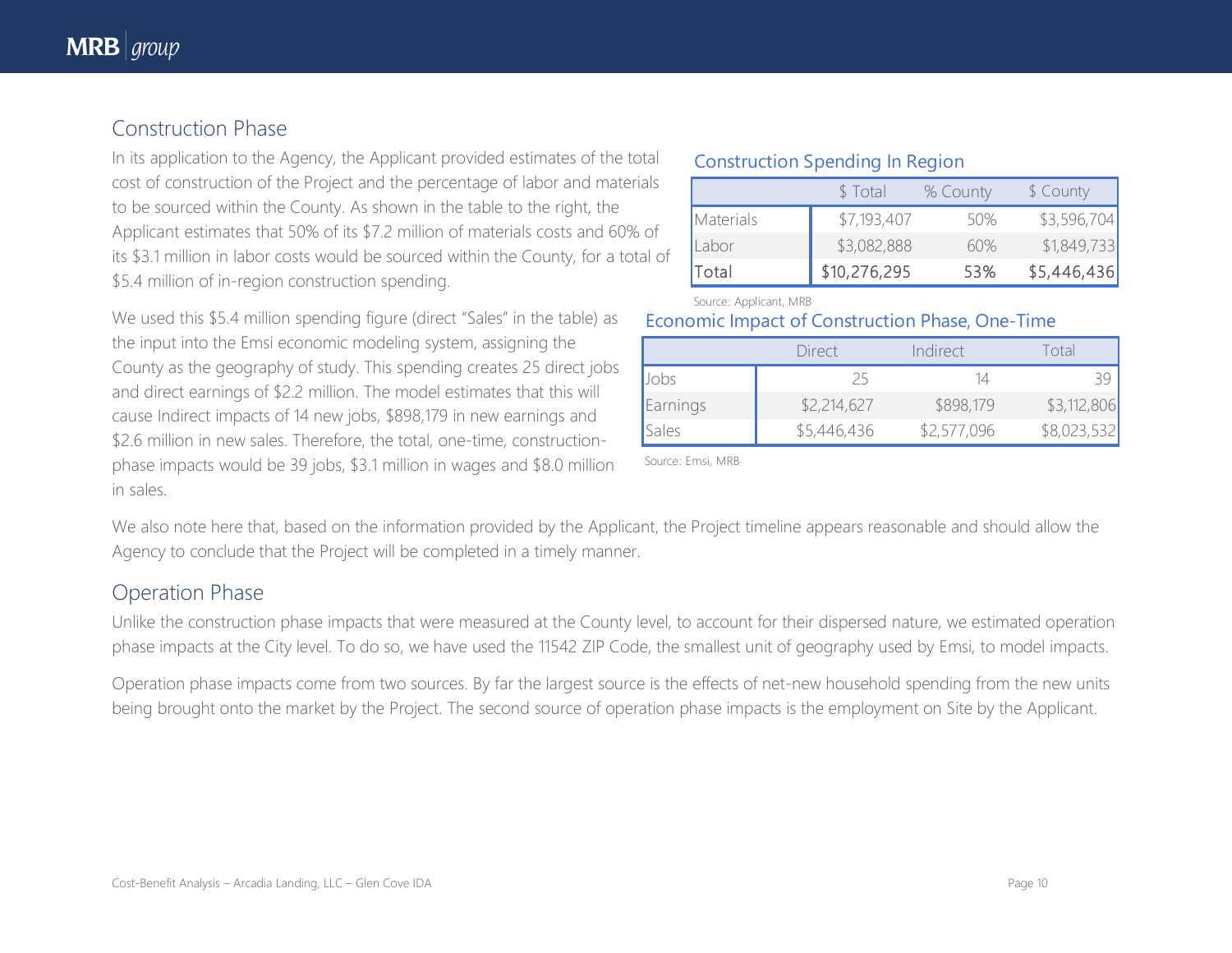$\overline{\phantom{a}}$ 

The Project will bring to market 72 units of senior housing (aged 55+), all of which, as noted above, we consider "net new." We used data from the Consumer Expenditure Survey (CEX) of the Bureau of Labor Statistics as of September 2019, specific to the New York metropolitan area. As shown, the typical household spends \$39,280 per year in the categories of goods shown. For the purposes of being conservative, we have estimated that only 60% of this spending would occur in the City of Glen Cove. Given 72 units and the spending profile and percentages shown, we estimate a total of \$1.7 million of new household spending would occur annually in the City.

MRB Group then took each of the above line items and applied that new household spending to one or more industry codes in Emsi<sup>9</sup>. This

resulted in an estimate of 17 direct jobs and \$641,371 in earnings. Taken together with an estimate of indirect impacts, total household spending impacts include 18 jobs, \$694,138 in earnings and \$1.9 million in sales.

#### Total New Household Spending

|                                     | Annual per<br><b>HH</b> Spend | % Spent<br>in City | Units | <b>Total New</b><br>Spending |
|-------------------------------------|-------------------------------|--------------------|-------|------------------------------|
| Food                                | \$8,706                       | 60%                | 72    | \$376,099                    |
| Household Furnishings and Equipment | \$4,220                       | 60%                | 72    | \$182,304                    |
| Apparel and Services                | \$2,574                       | 60%                | 72    | \$111,197                    |
| Transportation                      | \$8,494                       | 60%                | 72    | \$366,941                    |
| Healthcare                          | \$4,787                       | 60%                | 72    | \$206,798                    |
| Entertainment                       | \$3,154                       | 60%                | 72    | \$136,253                    |
| Education                           | \$3,007                       | 60%                | 72    | \$129,902                    |
| Personal Care Products and Services | \$858                         | 60%                | 72    | \$37,066                     |
| Miscellaneous                       | \$1,112                       | 60%                | 72    | \$48,038                     |
| Other                               | \$2,368                       | 60%                | 72    | \$102,298                    |
| Total                               | \$39,280                      | 60%                | 72    | \$1,696,896                  |

Source: "Table 3004. Selected northeastern metropolitan statistical areas: Average annual expenditures and characteristics", New York, Consumer Expenditure Survey, U.S. Bureau of Labor Statistics, September, 2019

#### Economic Impact, New Household Spending

|          | Direct      | Indirect  | Total       |
|----------|-------------|-----------|-------------|
| Jobs     |             |           |             |
| Earnings | \$641,371   | \$52,767  | \$694,138   |
| Sales    | \$1,696,898 | \$160,603 | \$1,857,501 |

Source: Emsi, MRB

<sup>&</sup>lt;sup>9</sup> For example, for the "Food" line item, we applied half of the spending to the "Supermarkets and other grocery" store NAICS code (North American Industrial Classification System) and half to the "Full service restaurants" NAICS code.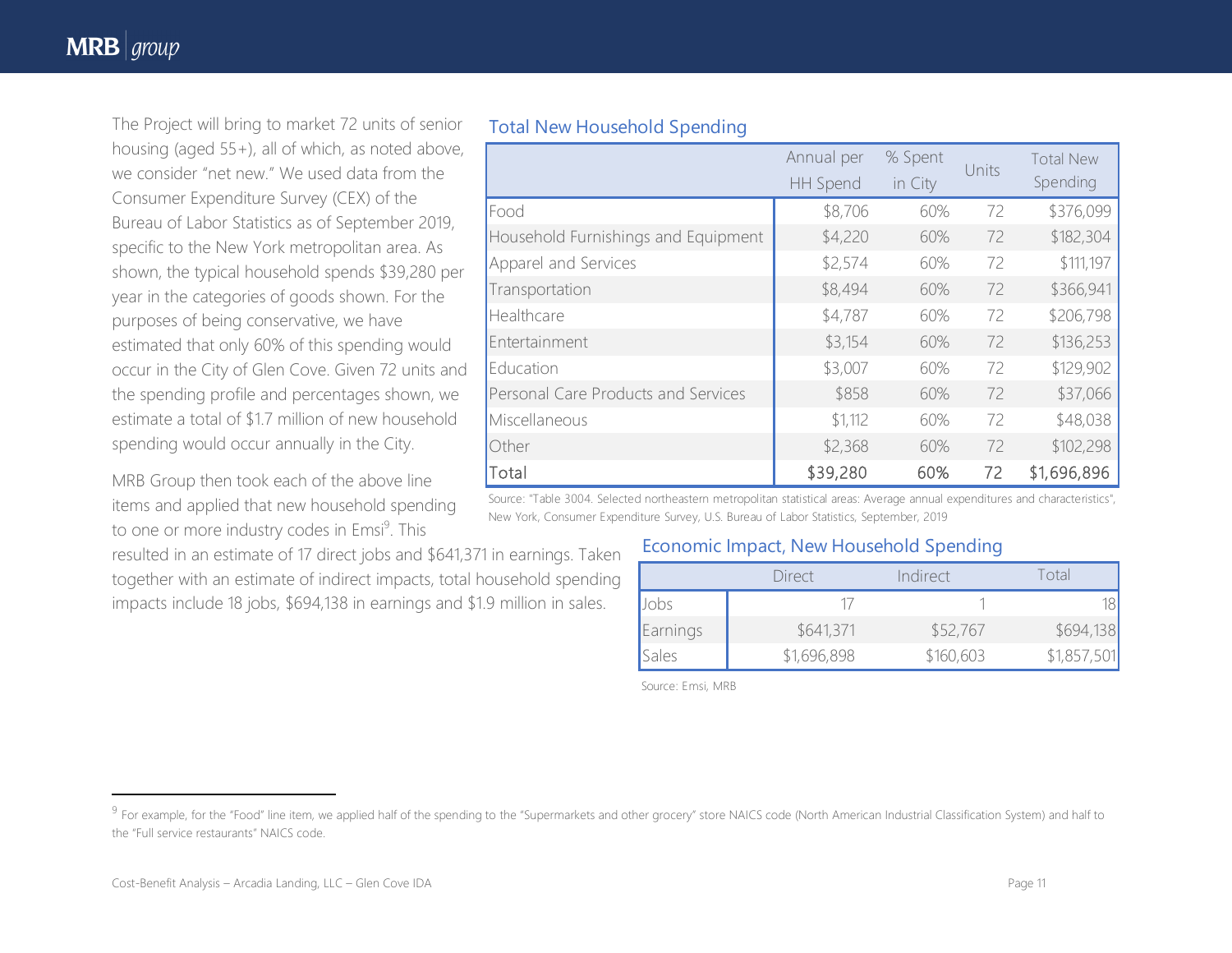## **MRB**  $\vert$  group

The Applicant also stated in its application that it would employ one part-time employee at the Site for operations and maintenance, and that the wages paid to that employee would be \$35,000. According to Emsi, this corresponds to sales of \$81,688. Together with a small amount of Indirect impacts, total impacts of operations and maintenance would be 0.5 jobs, \$35,000 in earnings and \$91,064 in sales.

The combined impacts of household spending along with impacts from operations and maintenance is displayed in the table to the right. As shown, we anticipate that the City will benefit from 18.5 jobs, \$729,138 in earnings and \$1.9 million in sales on an annual basis.

### Economic Impact, Operations and Maintenance of Project

|          | <b>Direct</b> | Indirect   | ntal     |
|----------|---------------|------------|----------|
|          | ()            | De minimus |          |
| Earnings | \$35,000      | De minimus | \$35,000 |
| sales    | \$81,688      | \$9,376    |          |

Source: Emsi, MRB

### Economic Impact, Combined Annual Impact

|          | Direct      | Indirect  | Total       |
|----------|-------------|-----------|-------------|
| Jobs     | 1/5         |           |             |
| Earnings | \$676,371   | \$52,767  | \$729,138   |
| Sales    | \$1,778,586 | \$169,979 | \$1,948,565 |

Source: Emsi, MRB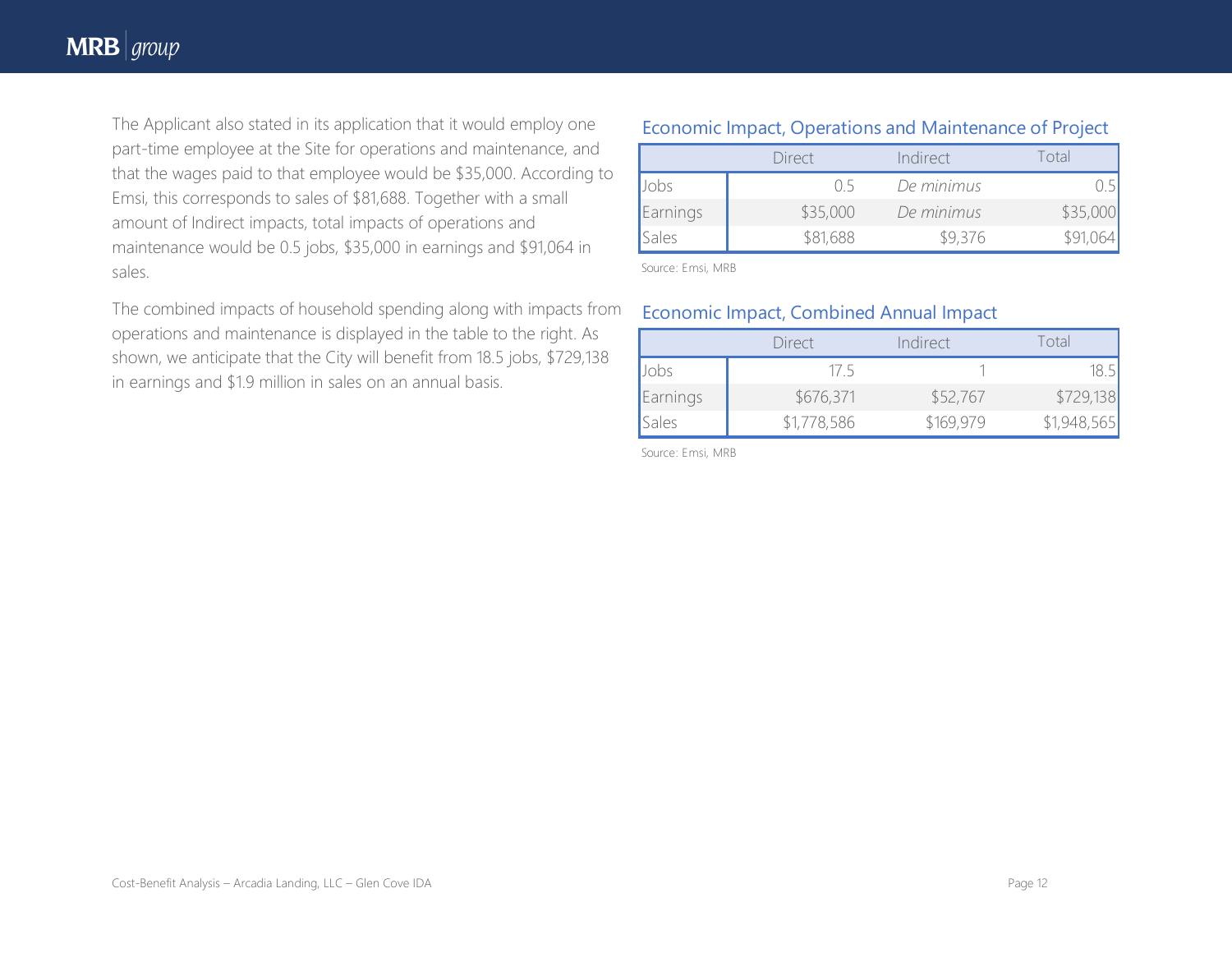## Fiscal Impact Analysis

The Project would also have fiscal impacts on the County, City and School in a number of ways, including changes to property tax revenue, sales tax revenue and sales tax distributions from the County to the City, on both a one-time basis and an ongoing basis.

## Property Tax Impact

The property is currently taxable and the Applicant is not requesting a PILOT exemption as part of its application to the Agency. Therefore, the property tax impact of the Project would result from the increase in assessed value of the Site upon completion of the Project.

The Applicant has stated that the Site's current assessment, as-is, would yield \$43,633 in property tax for the County,  $$132,236$  for the City and  $$319,351$  for the School District<sup>10</sup>. The Applicant has provided an estimate of the assessed value of the Project as-complete, along with estimated property tax yields for future years based on existing tax rates. Subtracting out as-is taxes from as-complete estimated taxes, the Project will result in an annual increase in property tax revenues for

### Property Tax Impact

|                 | County    | City      | $School^*$ | Total       |
|-----------------|-----------|-----------|------------|-------------|
| $AS-1s$         | \$43,633  | \$132,236 | \$319,351  | \$495,220   |
| As-Complete     | \$103,577 | \$313,906 | \$763,643  | \$1,181,126 |
| <b>Increase</b> | \$59,944  | \$181,670 | \$444,292  | \$685,906   |

Source: Applicant, MRB

\*"School" includes library tax.

the County of \$59,944, an increase of \$181,670 for the City and an increase of \$444,292 for the School, for a total annual increase in property tax revenues of \$685,906 for all affected taxing jurisdictions.

## Cost of Exemptions

 $\overline{\phantom{a}}$ 

The Applicant has requested an exemption from the Sales and Use tax, the benefit of which for the Applicant would be \$477,477. Segmenting out the local cost of that exemption<sup>11</sup>, namely the County's 4.25% rate against the overall rate of 8.625%, yields a cost to the County of \$220,496. The Applicant is not requesting a Mortgage Recording Tax Exemption and, as noted above, the Site

## Cost of Exemptions

| vpe                                 |            |
|-------------------------------------|------------|
| Sales Tax Exemption                 | \$220,496  |
| Mortgage Recording Tax Exemption    |            |
| Loss (Gain) of Property Tax Revenue | (5685,906) |

Source: Applicant, MRB

 $10$  As noted elsewhere, the School tax figure includes a small about of tax collected for the library.

 $11$  The state imposes a 4% tax rate and a rate of 0.375% goes to the Metropolitan Commuter Transportation District.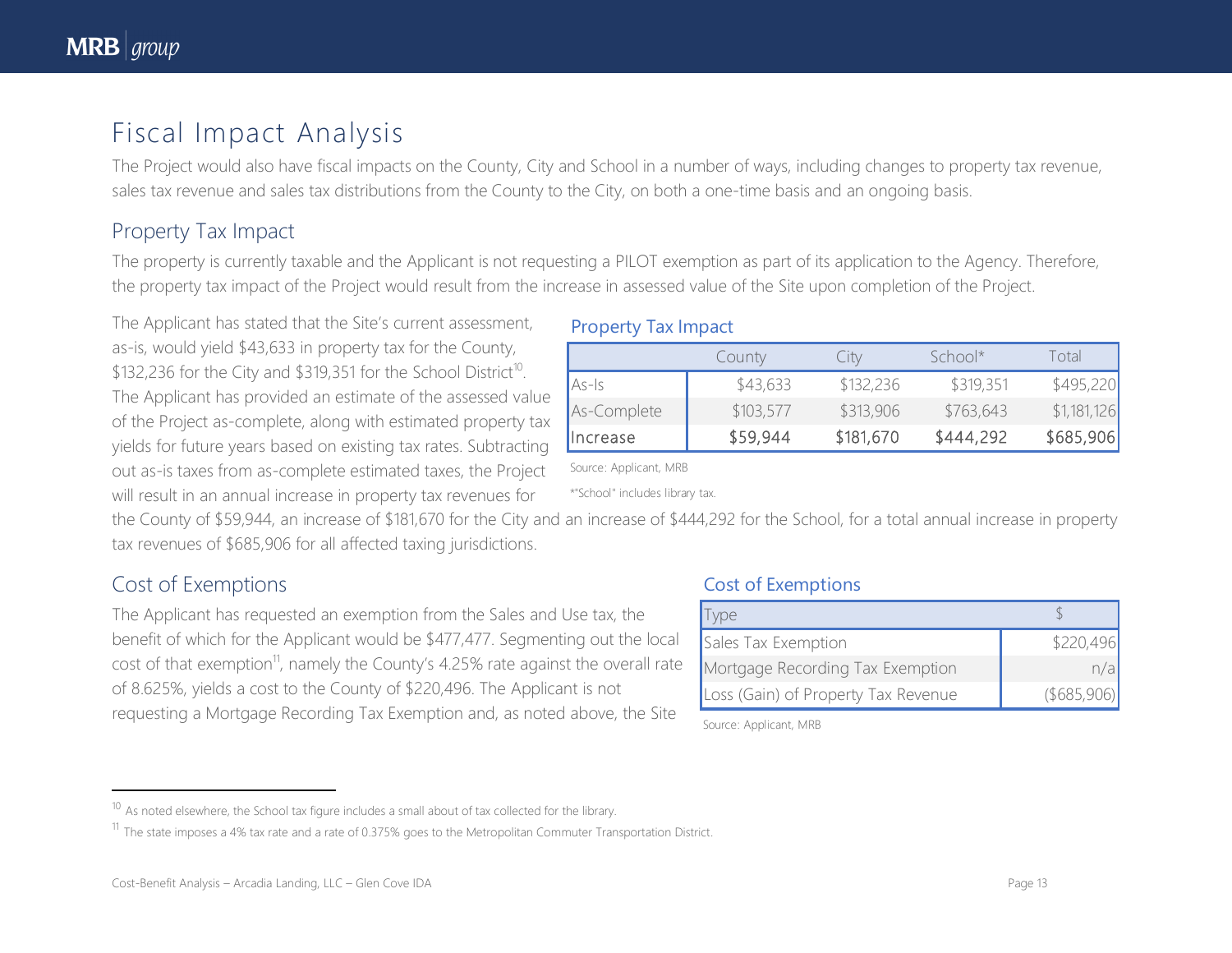will generate \$685,906 more in property tax revenues annually with the Project than without the Project.

### Sales Tax Revenue, Construction Phase

As described about in the Economic Impact section, we anticipate \$3.1 million in total new earnings in the County during the construction phase of the Project. To this, we applied a rate of 70% as the amount of such earnings spent in the County. Of that amount, we then applied a rate of 25% as the amount of such spending that is subject to the sales tax. Finally, we applied the County's sales tax rate of 4.25% to arrive at one-time sales tax revenue to the County of \$23,151.

#### Sales Tax Revenue - Construction Phase

| ine                         | Value       |  |
|-----------------------------|-------------|--|
| Total New Earnings          | \$3,112,806 |  |
| % Spent in County           | 70%         |  |
| \$ Spent in County          | \$2,178,964 |  |
| % Taxable                   | 25%         |  |
| \$Taxable                   | \$544,741   |  |
| County Sales Tax Rate       | 4.25%       |  |
| \$ County Sales Tax Revenue | \$23,151    |  |

Source: Applicant, MRB

### Sales Tax Revenue, Operation Phase

Likewise, during operations, we estimated \$729,138 in new earnings and \$1.7 million in new household spending occurring within the County. Applying the same factors as above, this results in an estimate of \$18,044 in sales tax revenue to the County annually from the Project.

#### Sales Tax Revenue - Operation Phase

| Line                        | Value       |  |
|-----------------------------|-------------|--|
| Total New Earnings          | \$729,138   |  |
| New Household Spending      | \$1,696,896 |  |
| % Spent in County           | 70%         |  |
| \$ Spent in County          | \$1,698,224 |  |
| % Taxable                   | 25%         |  |
| \$ Taxable                  | \$424,556   |  |
| County Sales Tax Rate       | 4.25%       |  |
| \$ County Sales Tax Revenue | \$18,044    |  |

Source: MRB